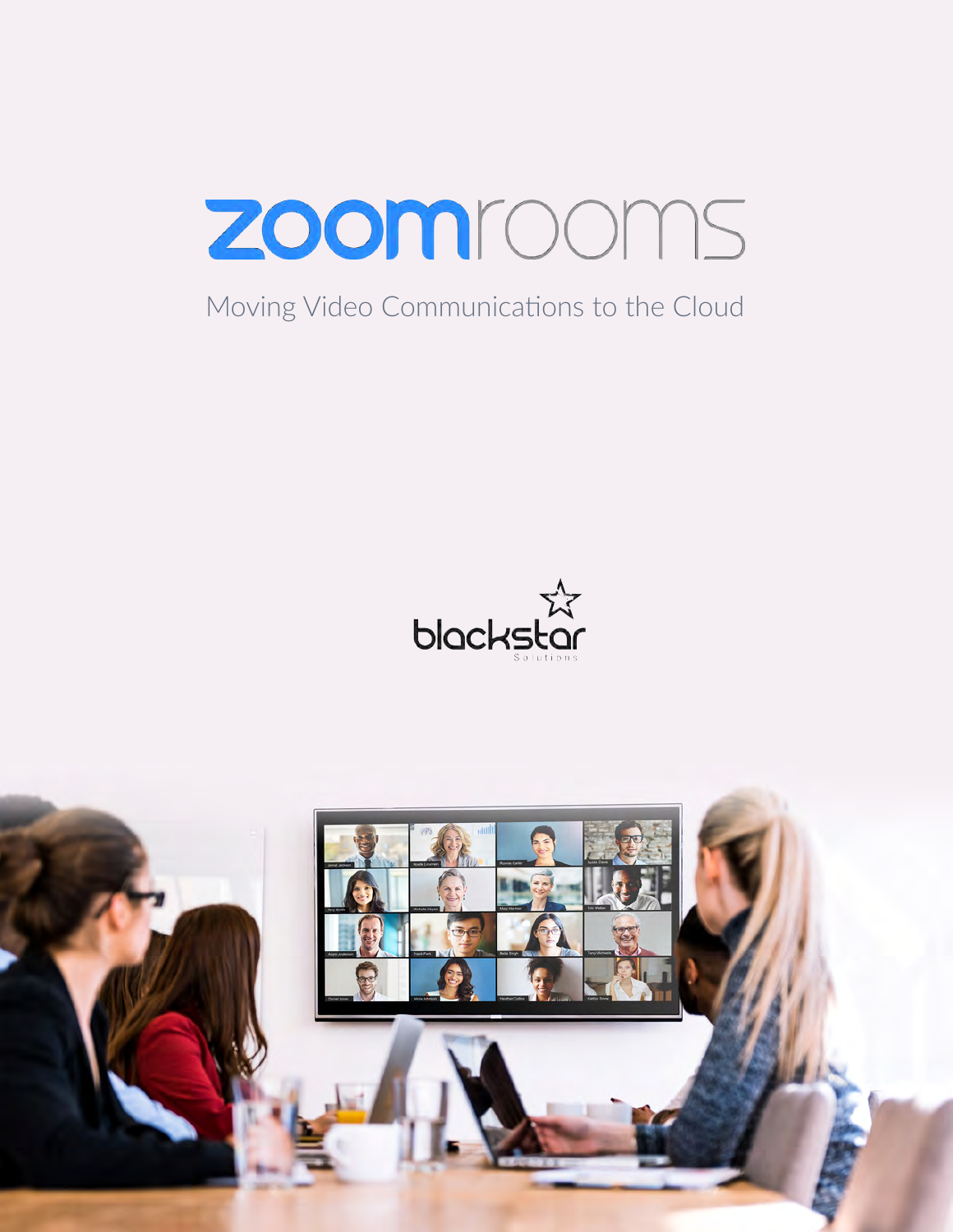# **Introduction**

Zoom is revolutionizing enterprise communications with its purpose-built, cloud-based video conferencing service for meeting spaces. Historically, video-enabling meeting spaces was a cost intensive endeavor, generally reserved for large enterprises with big budgets. Even when rooms were outfitted with video conferencing technology, they were limited to executive briefing centers and a handful of dedicated conference rooms. Zoom Rooms, Zoom's cloud conferencing solution for meeting spaces, provides organizations with an opportunity for mass deployment across a variety of room types, predictable and affordable total cost of ownership (TCO), and users to connect with people outside their own firewall environment from any desktop, mobile, or conference room device.

It's common lore that building on-premise solutions will offer more control and security, but most who have tried have struggled or failed. Large, complex, on-premise video conferencing tools take a level of knowledge and resources not easily available to most businesses. It is a difficult endeavor to install a video conferencing service and use an existing IT team to keep it running efficiently. Most teams don't have the time or expertise to maintain a system that is reliable, cost effective, and scalable. In some cases, they are surprised by the hidden high cost of maintaining an on-premise solution. Additionally, most on-premise deployments are only used for internal meetings, and do not support external video communications, meaning teams miss out on face-to-face interactions with partners, vendors, customers, and prospects.

Zoom Video Communications offers a cloud-based conference room video conferencing solution that helps organizations make the transition from on-premise video conferencing to a simple, versatile, and cost-effective cloud solution for every type of meeting space.

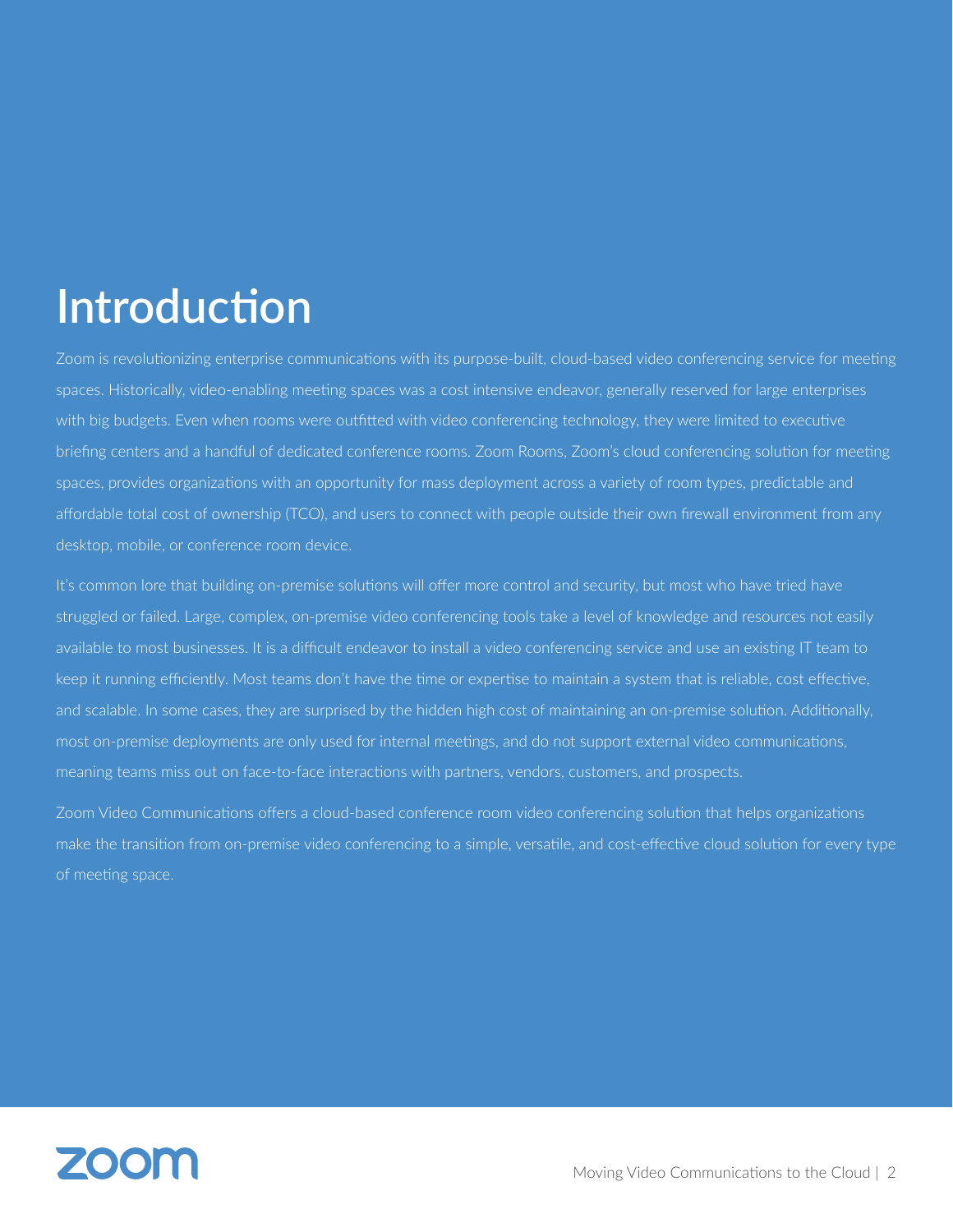#### **A Proven Track Record of Industry-Leading Video Conferencing**

As much as an on-premise solution is a headache, Zoom understands that moving to the cloud may feel like a leap of trust, and trust is key in selecting a cloud service. Zoom was built from the ground up for the cloud by the industry's most experienced engineering team - our engineers have over 1,000 years combined experience in real-time video collaboration. With a focus on quality, security, reliability, and ease of use, Zoom has achieved an industry-leading NPS (net promoter score) of 72, compared to an industry average of 17. Zoom has also secured accolades and awards from top analyst firms including, but not limited to:



Zoom customers find the platform far less expensive than traditional on-premise services, primarily because it removes the need to procure and maintain infrastructure. Zoom customers also typically see a significant increase in utilization due to Zoom's simple and user-friendly experience. As a result, Zoom affects company culture by building trust and increasing engagement. With the combination of lower costs and higher usage, organizations typically see a fast and dramatic return on investment.

Zoom respects existing and embedded infrastructure and will work with organizations on a migration plan to leverage current investments. Zoom's Conference Rooms Connector brings traditional SIP or H.323 systems into the cloud with easy onetouch controls to start and join meetings. In addition, Zoom provides a hybrid meeting connector allowing Zoom deployments on the company's internal network.

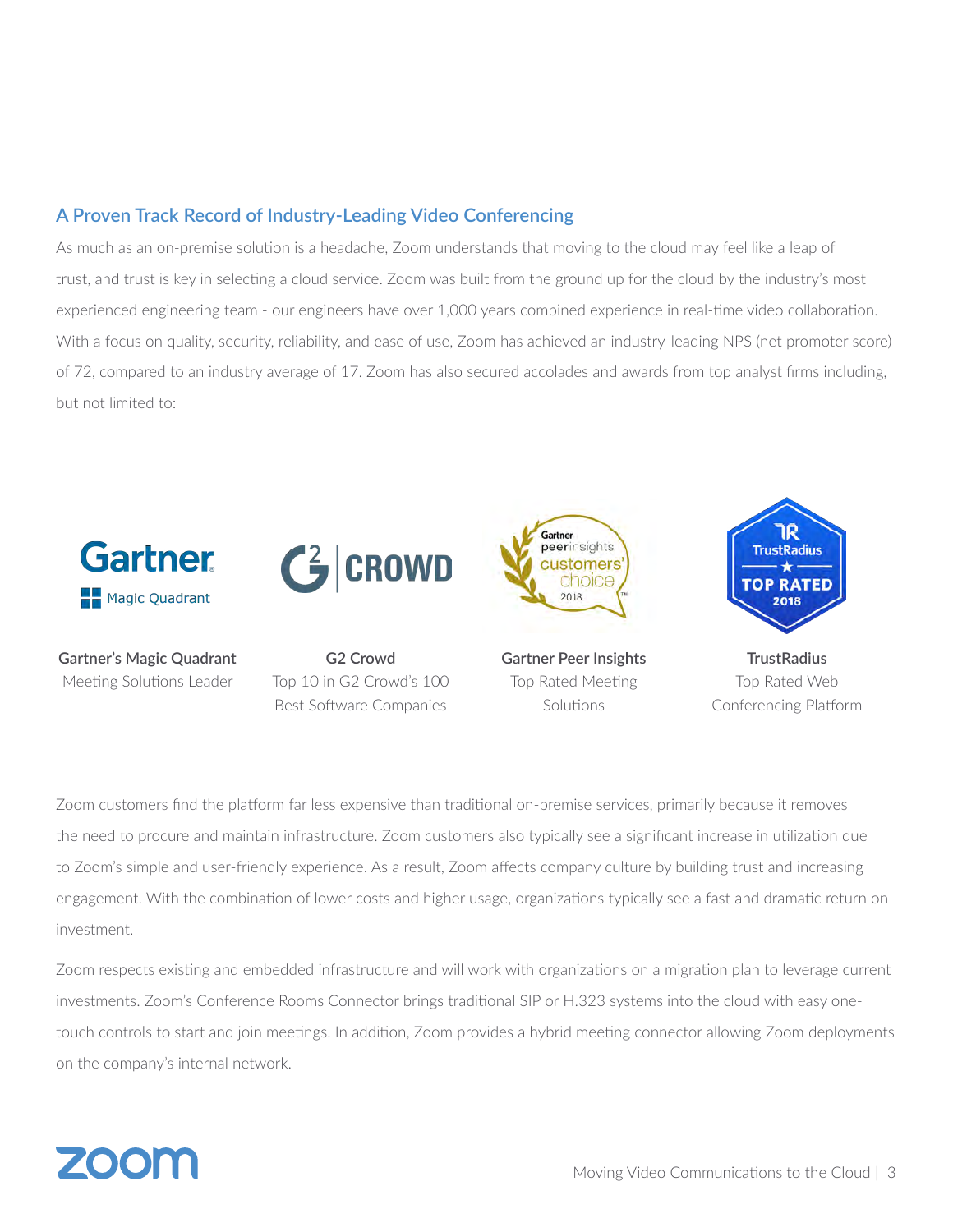### **10 Reasons for Moving Conference Rooms Away from On-Premise Solutions to Cloud Video Conferencing**

#### **1. Ease of extending video conferencing beyond company network boundaries**

On-premise video conferencing requires configuring firewalls to make calls outside the organization's network. The exact details of how to configure firewalls and which types of firewalls are highly dependent on a variety of factors: network setup, outbound calls, and firewall and security risk profiles. With Zoom, organizations can extend meetings to mobile devices, desktops, and other conference rooms, making it easy for dispersed teams to collaborate. If the internet can be accessed, then employees can meet with anyone—internal or external.

#### **2. Innovation and instant access to advanced features**

Being in the cloud allows Zoom Rooms to apply artificial intelligence and machine learning to continually improve its quality of service across all deployments. Organizations can be confident that they will benefit from ongoing improvements, advanced features, and new functionality to improve communications, trust, and engagement—giving your company a competitive edge in productivity.

*"Our global firm values video conferencing as one of its most mission critical technologies. It is essential to how we maintain our collaborative culture as we grow. In the past we relied on a very high maintenance video infrastructure that was often lacking the latest collaboration tools. With Zoom, it is so much easier - we get the benefit of the great innovations the Zoom team makes and we don't have to maintain so much heavy infrastructure. A win for all!"* 

*CIO, Financial Services Company with \$28B in AUM (assets under management)*

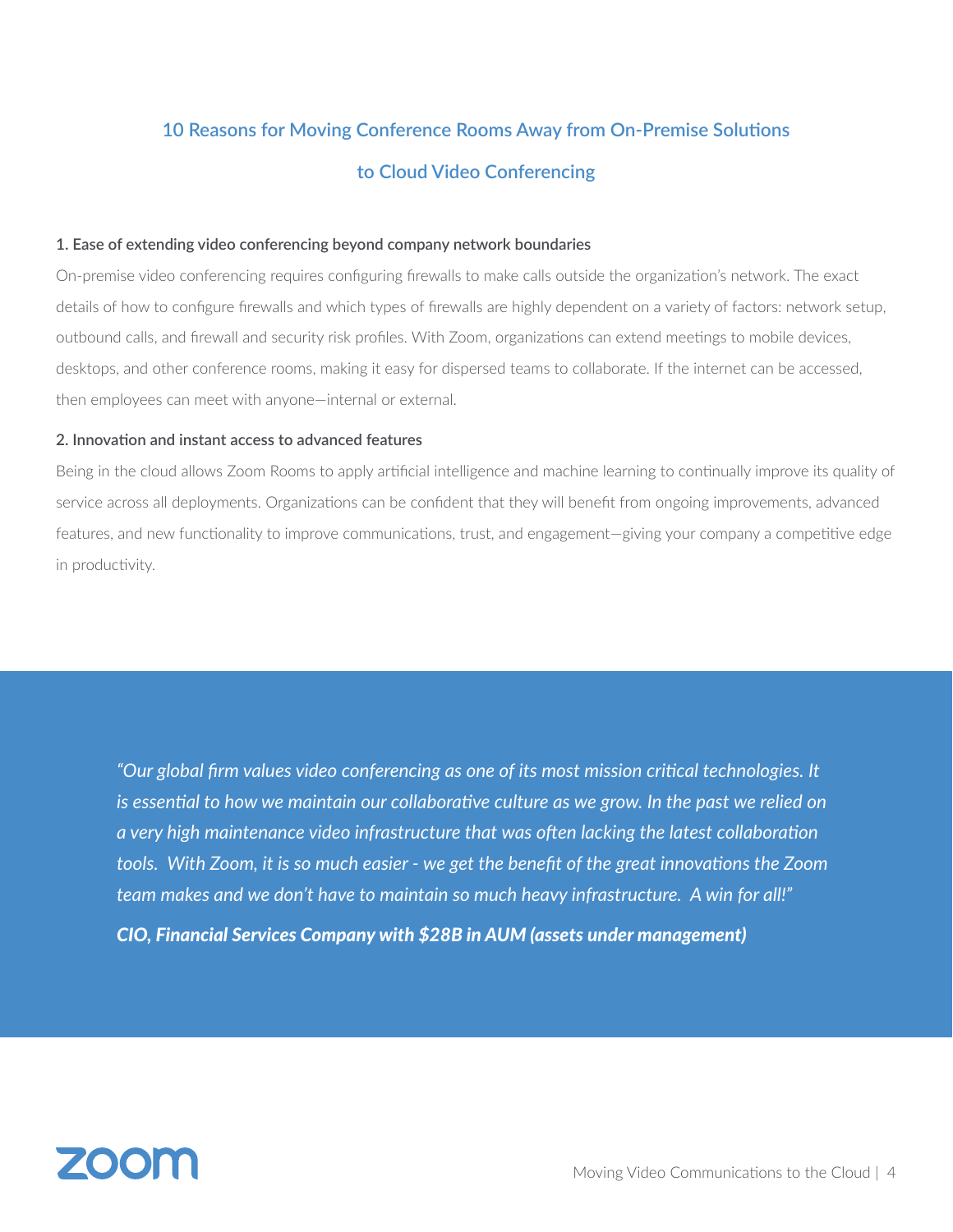#### **3. Cost savings in the short and long term**

Zoom eliminates the need to make large investments in multipoint control units (MCUs) and other server infrastructure to connect rooms, transcode between disparate endpoints, and support features like call recording and playback. Additionally, Zoom helps eliminate expensive maintenance and support contracts.



#### **4. Centralized management and dashboards**

This is one of the most tangible time-saving benefits of a cloud-based approach. With Zoom, software is updated automatically, address books are kept up-to-date, and network issues are proactively managed. A centralized administration portal provides a dashboard view of conference rooms and meetings, including overall usage, live in-meeting data, and proactive alerts to issues such as disconnected hardware. This data can be used to analyze and find patterns in technology and room utilization within your company.

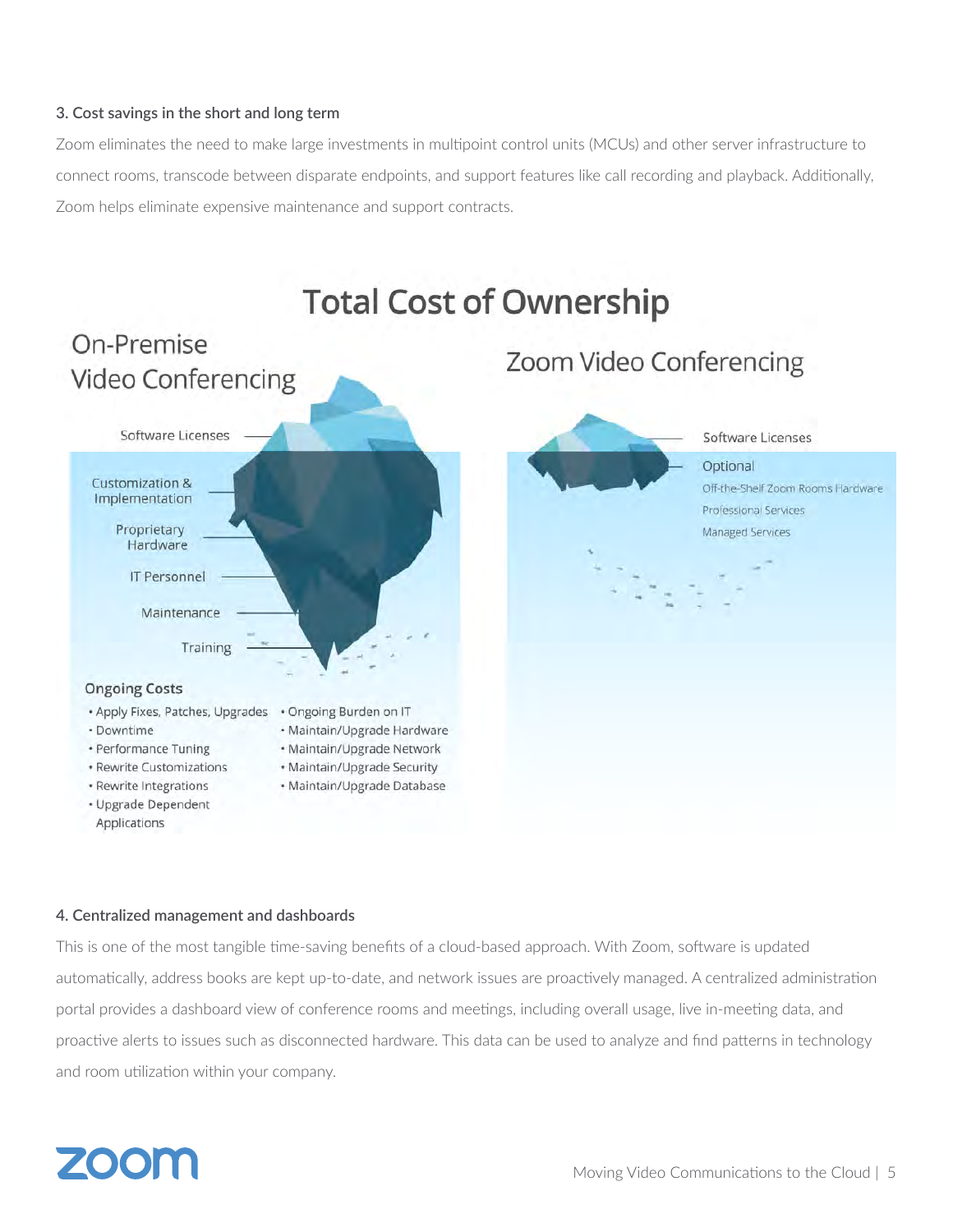#### **5. Business scalability**

As a cloud-based room system with low license costs, centralized management, and minimal hardware requirements, Zoom Rooms provides the flexibility for IT departments to video-enable and manage conference rooms at scale. In addition, each Zoom meeting can connect 500 participants live on video in any one call (and over 10,000 viewers in a webinar), with no limit to concurrent users on the system.

#### **6. Ease of recording and storing**

Any administrator running their own on-premise solutions knows the headaches in managing network traffic of multicast video streams and large amounts of data storage. These all need to be factored into the TCO. With Zoom's cloud recordings, participants can easily record a meeting and IT managers can be relieved of storage capacity. At the end of a meeting, recordings are stored in MP4 and M4A formats with searchable speech-to-text transcripts, and secure sharing and viewer registration options.

#### **7. IT can be reassigned to more strategic tasks**

With cloud-based conference rooms, organizations can reduce maintenance personnel for room deployments. Instead, they can transfer these human resources towards more impactful programs that drive real strategic and economic advantages for your company.



*"When we managed a Polycom bridge and room systems, we needed someone with deep knowledge and experience with Polycom systems, which wasn't easy to find. But as we moved to Zoom we found we could manage with the same IT tech skills that we used to manage our PC and Mac laptops. That was a huge benefit."* 

*Director of Workforce Services at a Fortune 500 Media Company*

## ZOON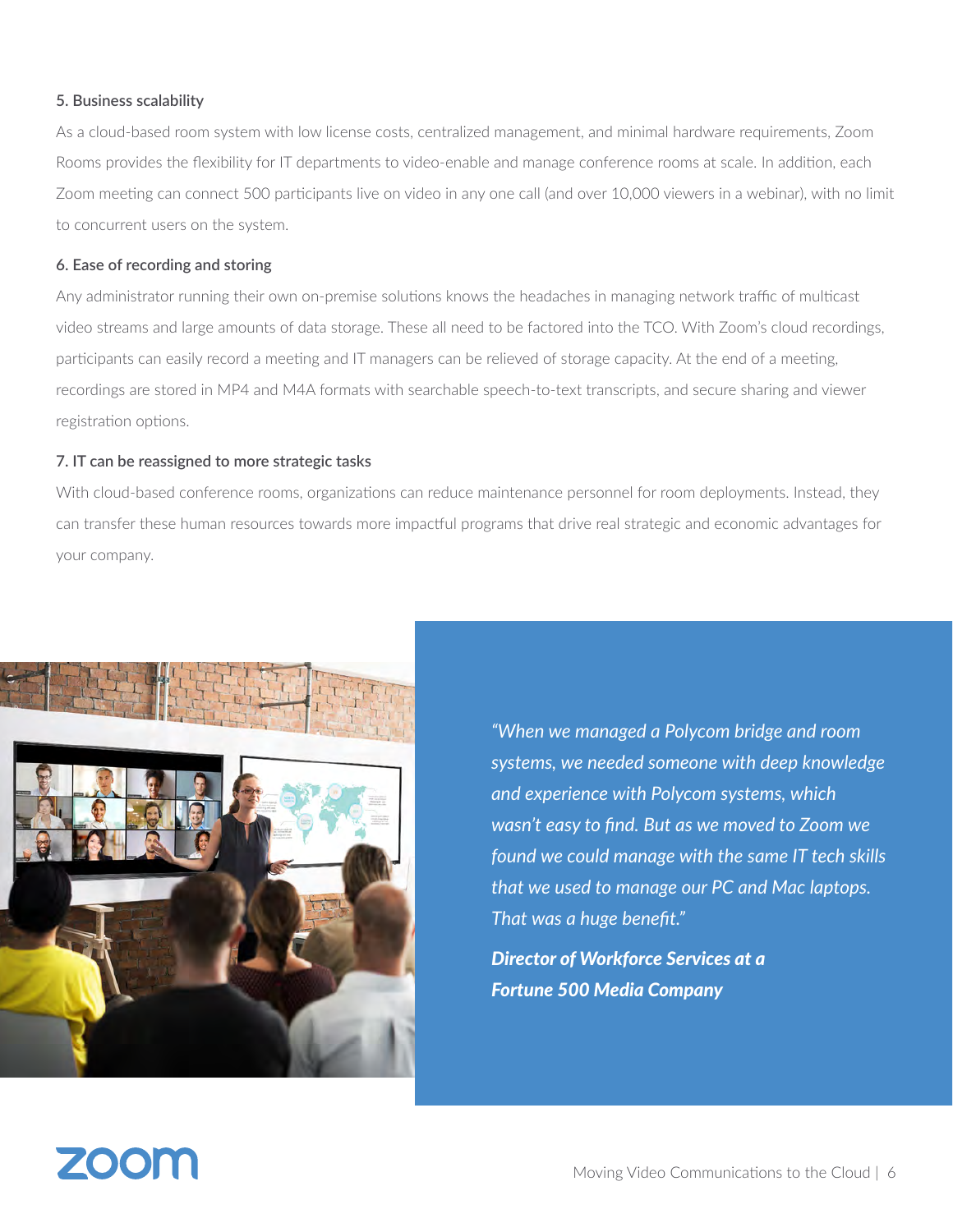#### **8. Reassurance of reliability and uptime**

An organization's video conferencing system needs to work. All of the time. No excuses. If a system is being set up in-house, then the IT department knows that maintaining redundant sites or servers adds another level of cost and complexity to the on-site platform. Zoom is designed with failover and load balancing mechanisms with 50% excess capacity in all aspects of the infrastructure. With Zoom's global data centers and architecture, our customers are assured a 99.9% uptime. Zoom optimizes video frame rates and resolutions for various network environments and different devices. Due to Zoom's compression technology, the system can operate well in an environment with up to 45% packet loss.

#### **9. Ease of supporting all users**

Enterprises are rolling out Zoom to thousands of employees and across conference and huddle rooms within weeks. With Zoom, the speed of deployment and adoption is swift and there is a consistent experience across a wide range of endpoints including desktops, laptops, smartphones, tablets, traditional room systems, and Zoom Rooms.

#### **10. Flexibility and support for modern workplaces**

Investing in an on-premise solution is a huge commitment and risk given the time and money needed to make it work. A cloud SaaS solution provides flexibility to maneuver as the market and company evolves. Modern workplaces are driving employee mobility and evolving to more open spaces with huddle collaborative spaces. The ratio of meeting spaces to people used to be 1 to 72. Currently, it is 1 to 10, and in five years it is expected to be 1 to 5. Modern companies are building more huddle spaces for employees to collaborate, but less than 5% of these rooms are equipped for video conferencing (Source: Frost & Sullivan). Deploying Zoom Meetings and Zoom Rooms brings video to all employees in every workspace.

*"Zoom Rooms has great performance, an easy user interface, and extremely low cost of ownership. Zoom Rooms, in particular, have saved us about \$1.5 million plus maintenance costs compared to if we had just refreshed the existing hardware. Not only that, usage of the same rooms went up by 400% when we traded out the traditional hardware for Zoom Rooms and its easy iPad interface."*

*Geoff Lambert, Senior Project Manager for Information Technology and Digital Services, Western Sydney University*